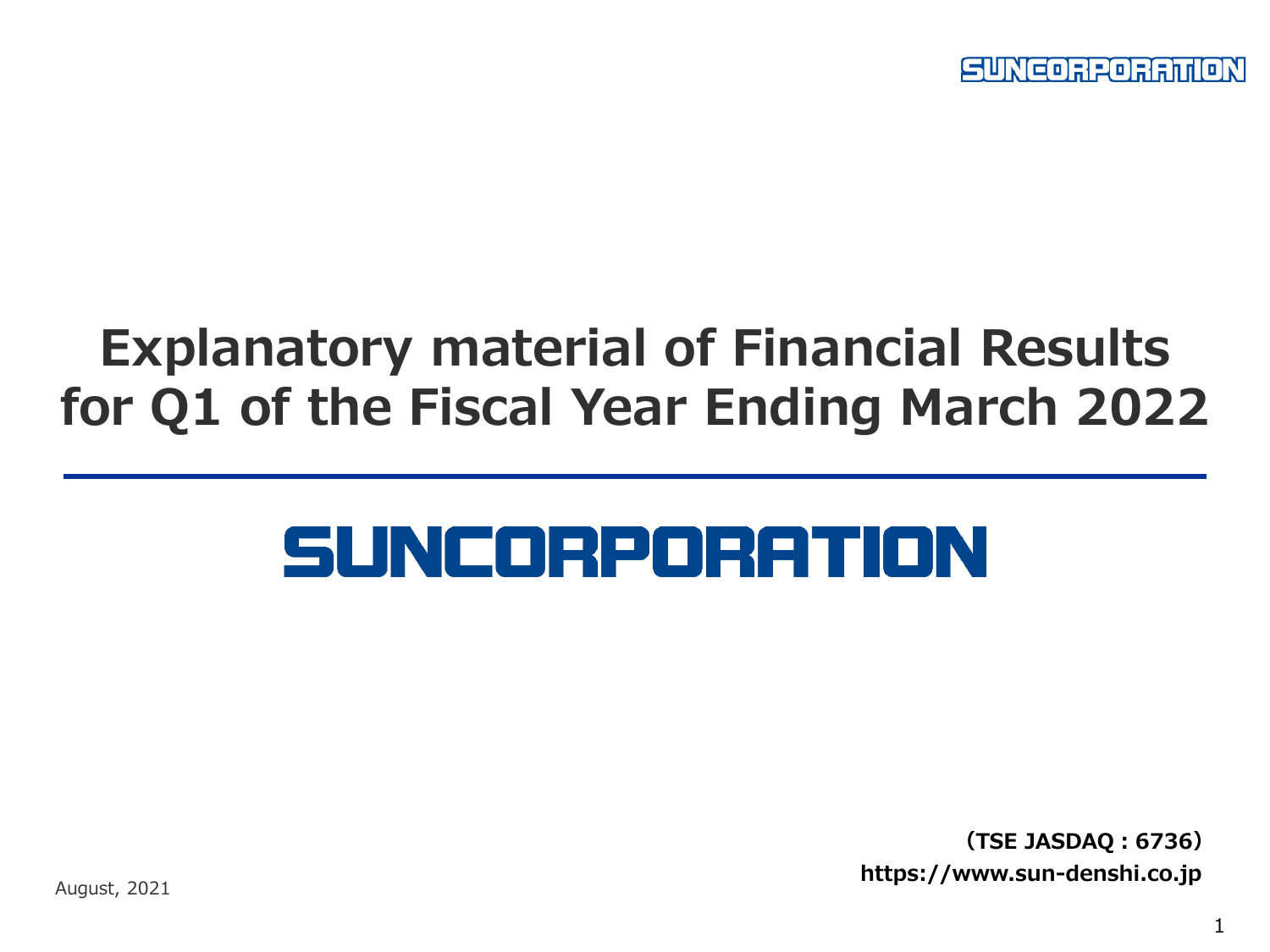### **0. Agenda**

| 1            | <b>Highlight</b><br><b>Outline (YoY)</b>    | Outline of Financial Results 3 |
|--------------|---------------------------------------------|--------------------------------|
| $\mathbf{2}$ | <b>Consolidated performance</b><br>forecast |                                |
| 3            |                                             |                                |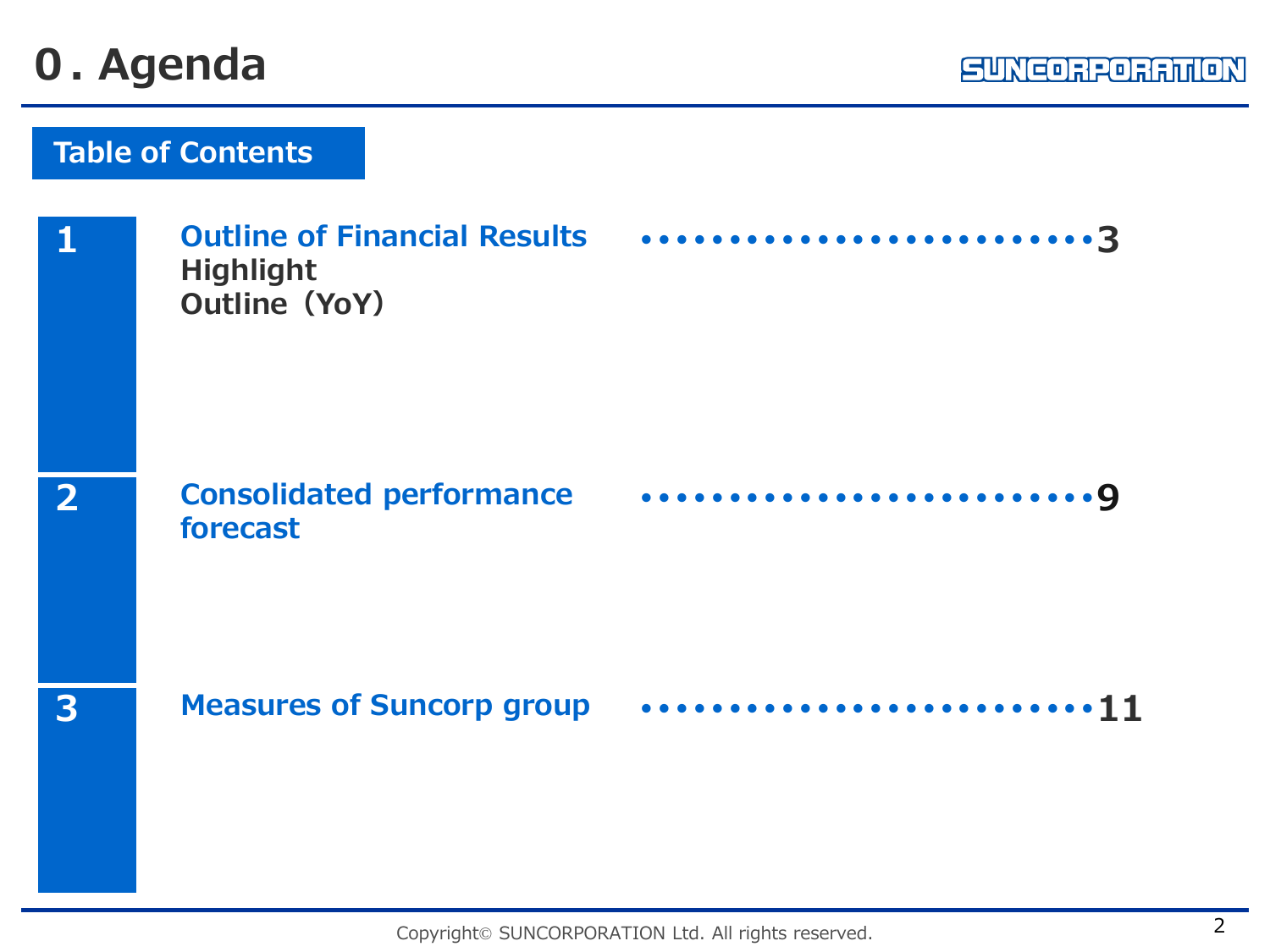|   | <b>Outline of Financial Results</b><br><b>Highlight</b><br><b>Outline (YoY)</b> |  |
|---|---------------------------------------------------------------------------------|--|
|   | Consolidated performance<br>forecast                                            |  |
| 3 | <b>Measures of Suncorp group</b>                                                |  |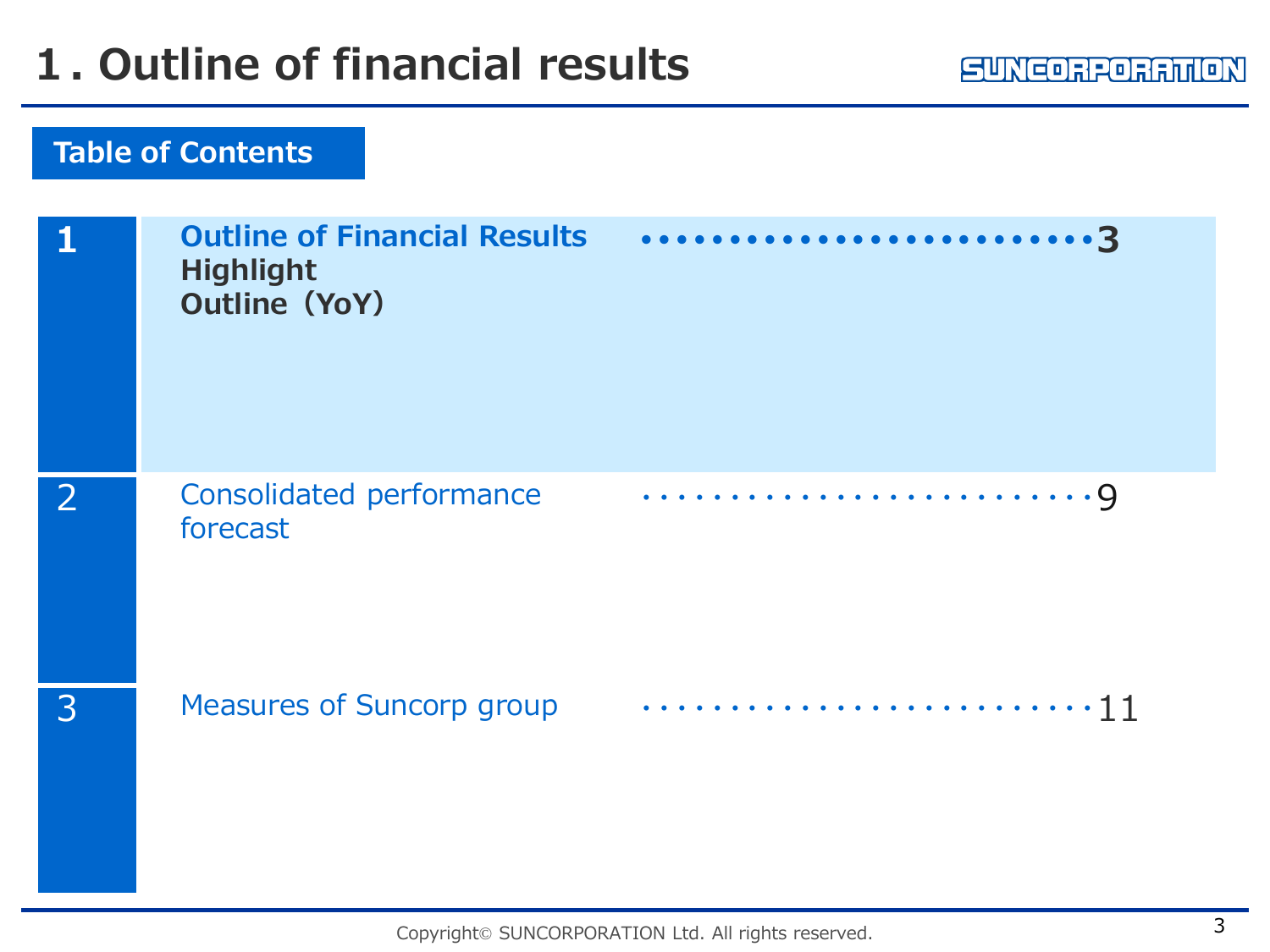#### **Highlight by Business Segment for Q1 of FY March 2022** (Unit Million yen)

|                                          | <b>Net</b><br><b>Sales</b> | <b>Operating</b><br><b>Profit</b> | <b>Ratio</b><br>(96) | <b>Description</b>                                                                                                                                                                                                                                                                                                                                                |
|------------------------------------------|----------------------------|-----------------------------------|----------------------|-------------------------------------------------------------------------------------------------------------------------------------------------------------------------------------------------------------------------------------------------------------------------------------------------------------------------------------------------------------------|
| <b>Mobile Data</b><br><b>Solutions</b>   | 5,939                      | 437                               | 7.3                  | Profits increased due to strong orders for mobile<br>forensic equipment and related services, and a<br>significant increase in sales of digital forensic<br>products compared to the previous year.                                                                                                                                                               |
| <b>Entertainment-</b><br><b>Related</b>  | 820                        | 147                               | 17.9                 | Although sales fell below the previous year's level<br>due to the sale of the hall systems business,<br>productivity improvements in control boards and<br>contract development turned the business into a<br>profit. In the games business, sales and profits<br>increased due to a focus on the 'Shanghai Puzzle<br>Game', which has a large number of users.   |
| <b>New IT Business</b><br><b>Related</b> | 481                        | 39                                | 8.1                  | [M2M] Sales of M2M communication devices, such<br>as those used in vending machines, were strong,<br>resulting in an increase in sales, while efforts to<br>improve cost efficiency resulted in a return to<br>profitability.<br>[AR] Sales increased, mainly due to software-based<br>sales, but a loss was recorded due to higher<br>marketing and other costs. |
| Corporate ex.                            | $\triangle$ 11             | $\triangle$ 199                   |                      |                                                                                                                                                                                                                                                                                                                                                                   |
| <b>Total</b>                             | 7,229                      | 425                               | 5.8                  |                                                                                                                                                                                                                                                                                                                                                                   |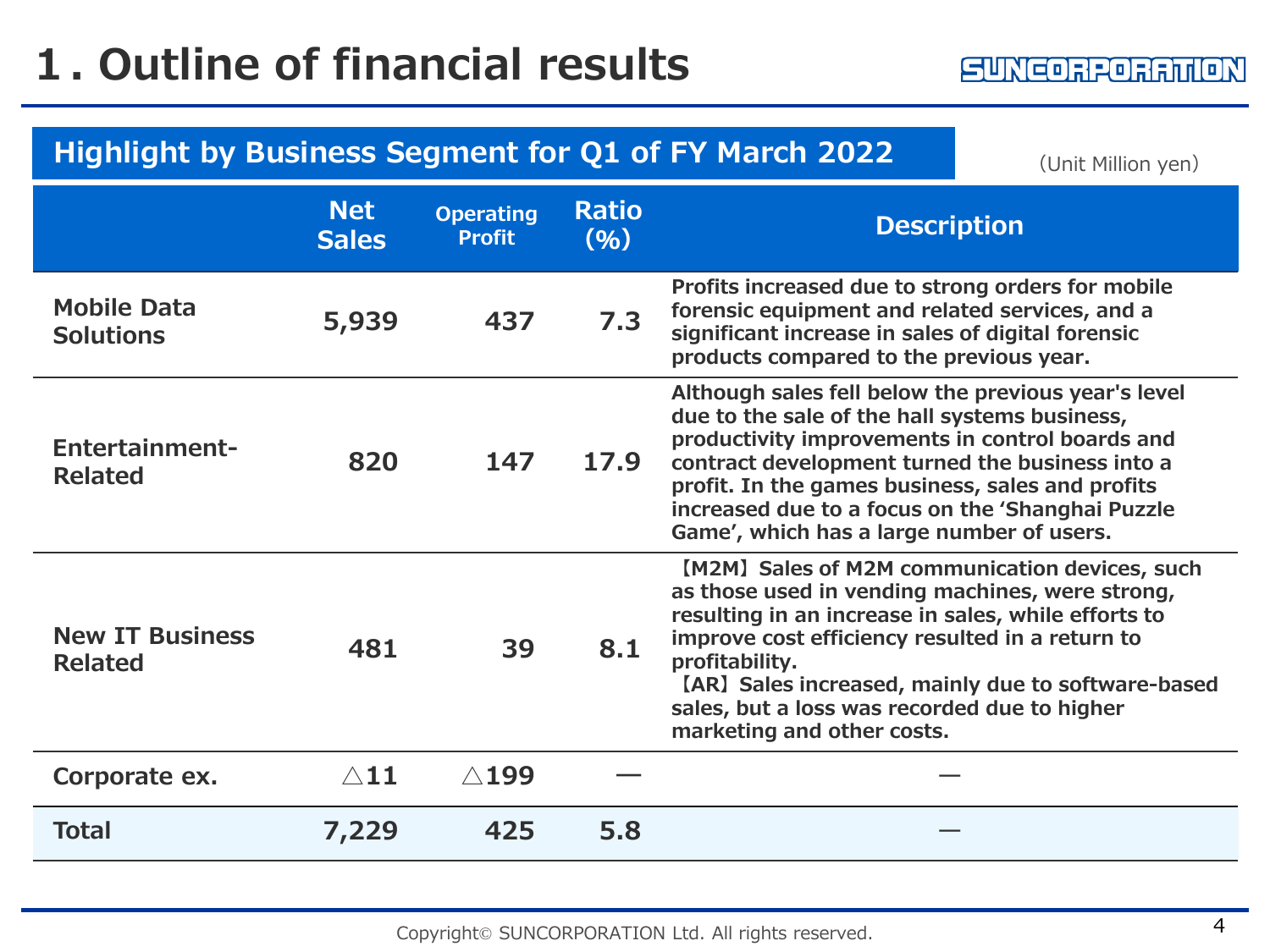| Consolidated PL for Q1 of FY March ended 2022 (YoY)<br>(Unit Million yen) |                                 |                                 |                       |                                                                    |  |
|---------------------------------------------------------------------------|---------------------------------|---------------------------------|-----------------------|--------------------------------------------------------------------|--|
|                                                                           | FY March 2021<br>Q <sub>1</sub> | FY March 2022<br>Q <sub>1</sub> | <b>Change</b><br>(96) | <b>Description</b>                                                 |  |
| <b>Net Sales</b>                                                          | 5,520                           | 7,229                           | 30.9                  | Due to a significant increase in<br>sales of mobile data solutions |  |
| <b>COGS</b>                                                               | 1,784                           | 1,654                           | $\triangle$ 7.3       |                                                                    |  |
|                                                                           | 32.3%                           | 22.8%                           | $\triangle$ 9.5P      |                                                                    |  |
| <b>Gross Profit</b>                                                       | 3,736                           | 5,575                           | 49.2                  |                                                                    |  |
|                                                                           | 67.6%                           | 77.1%                           | $+9.5P$               |                                                                    |  |
| SGA ex.                                                                   | 4,766                           | 5,150                           | 8.0                   | The increase was due to mobile<br>R&D activities and a focus on    |  |
| <b>Include R&amp;D</b>                                                    | 86.3%                           | 71.2%                           | $\triangle$ 15.1 P    | improving the analysis system.                                     |  |
| R&D ex.                                                                   | 1,768                           | 1,899                           | $+7.4$                | There was an increase in mobile,<br>but a decrease in all other    |  |
|                                                                           | 32.0%                           | 26.2%                           | $\triangle$ 5.8 P     | segments.                                                          |  |
| <b>Operating profit</b>                                                   | $\triangle$ 1,030               | 425                             |                       | Mobile orders remained steady.                                     |  |
|                                                                           | $\triangle$ 18.7%               | 5.8%                            | $+24.5P$              |                                                                    |  |
| <b>Ordinary profit</b>                                                    | $\triangle$ 1,064               | 441                             |                       |                                                                    |  |
|                                                                           | $\triangle$ 19.3%               | 6.1%                            | $+25.4P$              |                                                                    |  |
| <b>Net loss</b><br>attributable to                                        | $\triangle$ 895                 | 202                             |                       |                                                                    |  |
| <b>Suncorp</b>                                                            | $\triangle$ 16.2%               | 2.7%                            | $+18.9P$              |                                                                    |  |

Copyright© SUNCORPORATION Ltd. All rights reserved. 5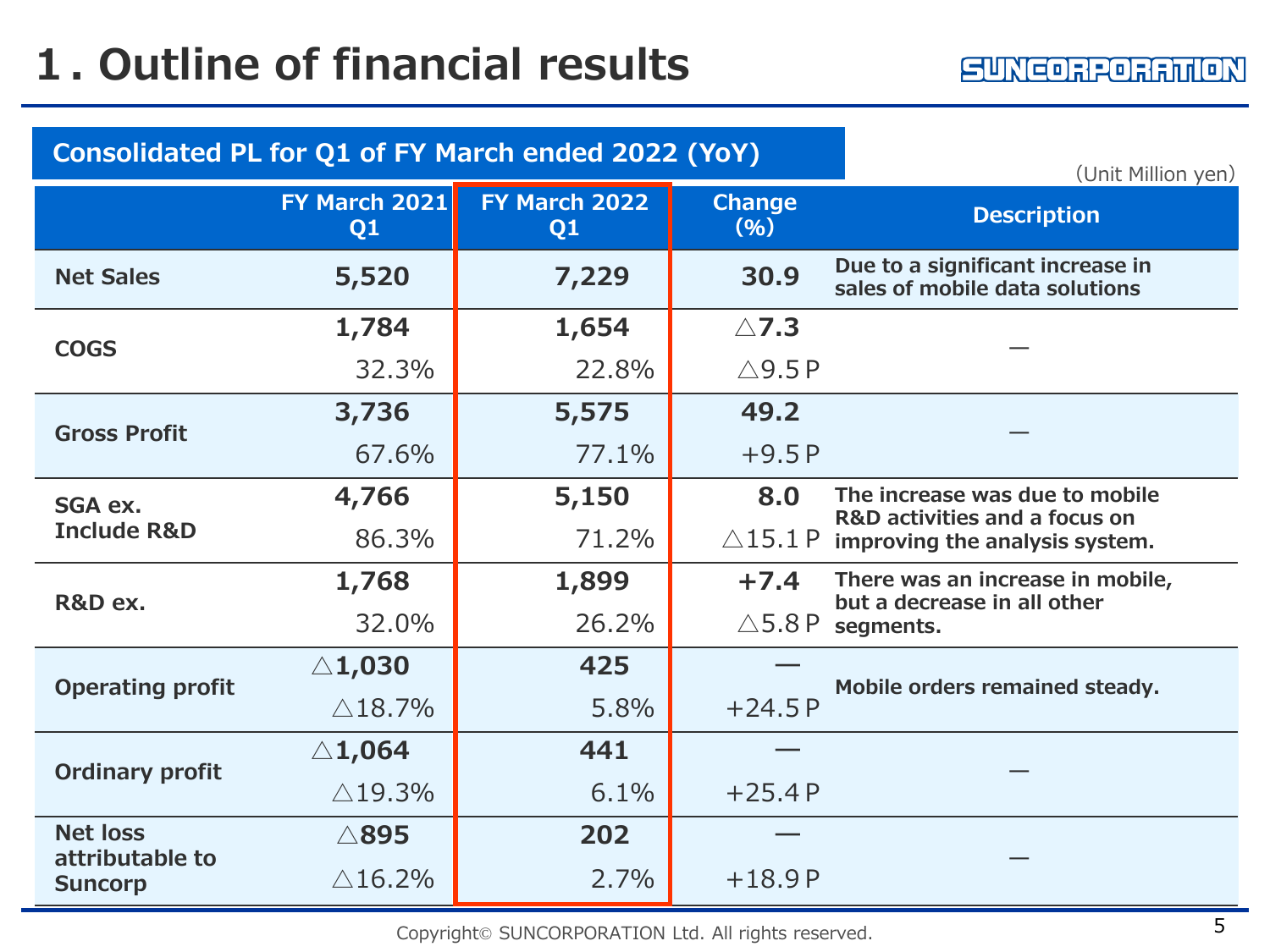| <b>Business segments information</b><br>(Unit Million yen) |                         |                                 |                                 |                       |  |
|------------------------------------------------------------|-------------------------|---------------------------------|---------------------------------|-----------------------|--|
|                                                            |                         | FY March 2021<br>Q <sub>1</sub> | FY March 2022<br>Q <sub>1</sub> | <b>Change</b><br>(96) |  |
|                                                            | <b>Net Sales</b>        | 4,245                           | 5,939                           | $+39.9$               |  |
| Mobile data<br>solutions                                   | <b>Operating Profit</b> | $\triangle$ 723                 | 437                             |                       |  |
|                                                            | $Ratio(\% )$            |                                 | 7.3                             | $-P$                  |  |
|                                                            | <b>Net Sales</b>        | 937                             | 820                             | $\triangle$ 12.5      |  |
| <b>Entertainment-</b><br>related                           | <b>Operating Profit</b> | $\triangle$ 27                  | 147                             |                       |  |
|                                                            | $Ratio(\% )$            |                                 | 17.9                            | $-P$                  |  |
|                                                            | <b>Net Sales</b>        | 339                             | 481                             | $+41.6$               |  |
| <b>New IT business-</b><br>related                         | <b>Operating Profit</b> | $\triangle$ 28                  | 39                              |                       |  |
|                                                            | $Ratio(\% )$            |                                 | 8.1                             | -P                    |  |
| <b>Corporate Expenses</b>                                  | <b>Operating Profit</b> | $\triangle$ 251                 | $\triangle$ 199                 |                       |  |
|                                                            | <b>Net Sales</b>        | 5,520                           | 7,229                           | $+30.9$               |  |
| <b>Total</b>                                               | <b>Operating Profit</b> | $\triangle$ 1,030               | 425                             |                       |  |
|                                                            | $Ratio(\% )$            |                                 | 5.8                             | $-P$                  |  |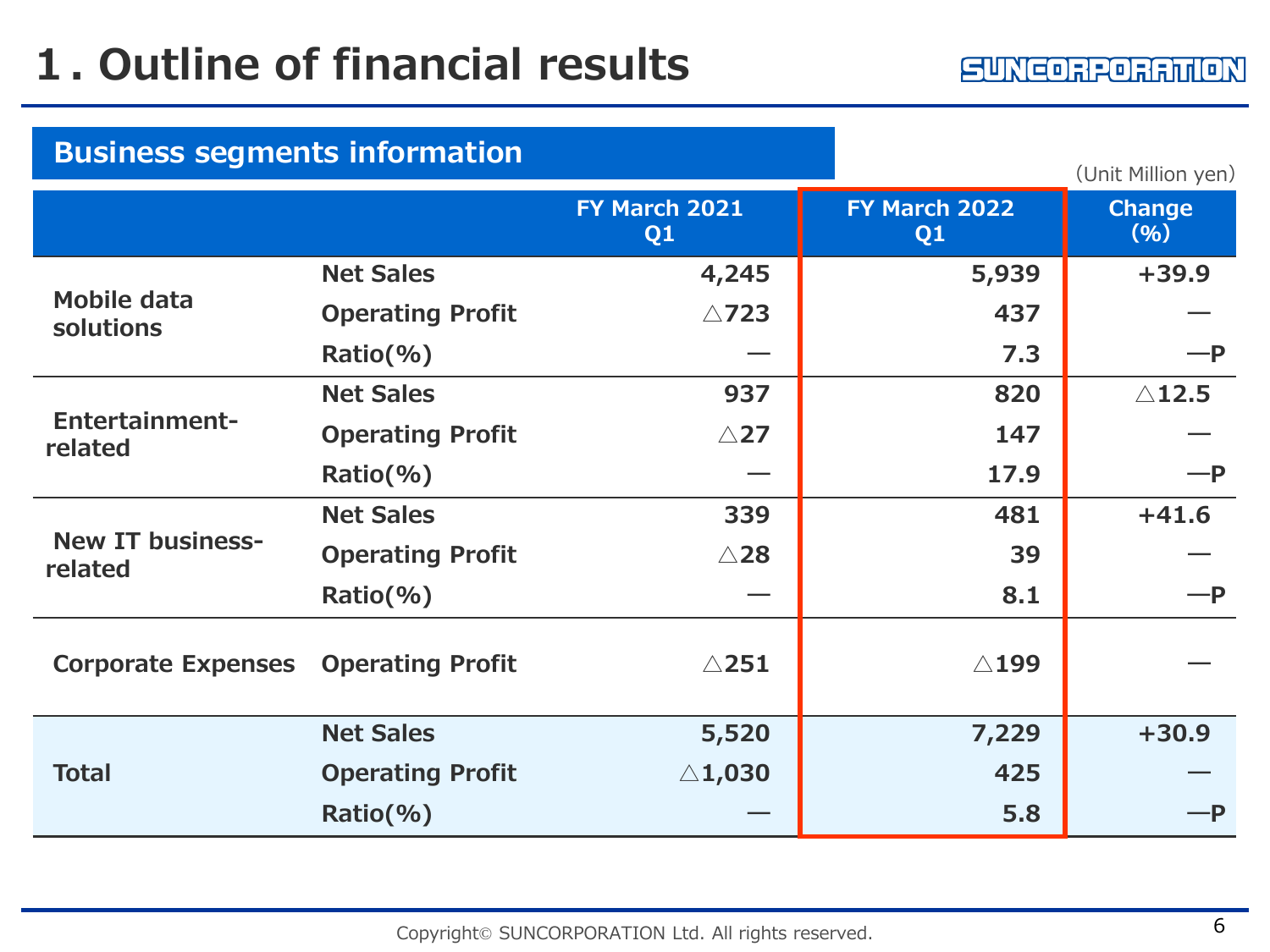| <b>Consolidated B/S (YoY)</b> |                                            |        | (Unit Million yen)    |                                                                     |  |
|-------------------------------|--------------------------------------------|--------|-----------------------|---------------------------------------------------------------------|--|
|                               | The end of March, The end of June,<br>2021 | 2021   | <b>Change</b><br>(96) | <b>Description</b>                                                  |  |
| <b>Total Assets</b>           | 49,785                                     | 51,484 | $+3.4$                |                                                                     |  |
| <b>Current Assets</b>         | 43,648                                     | 44,737 | $+24.9$               | Mainly due to the following                                         |  |
|                               | 87.6%                                      | 86.8%  | $\triangle$ 0.8 P     | increase in cash and deposits                                       |  |
| <b>Cash and deposit</b>       | 32,534                                     | 33,853 | $+4.0$                | Increase in cash and cash                                           |  |
|                               | 65.3%                                      | 65.7%  | $+0.4P$               | equivalents of 1,319 million yen                                    |  |
| <b>Inventory</b>              | 1,125                                      | 1,648  | $+46.4$               |                                                                     |  |
|                               | 2.2%                                       | 3.2%   | $+1.0P$               |                                                                     |  |
| <b>Fix Assets</b>             | 6,136                                      | 6,747  | $+9.9$                | Increase in deferred tax assets<br>and other in investments and     |  |
|                               | 12.3%                                      | 13.1%  | $+0.8P$               | other assets                                                        |  |
|                               | 27,885                                     | 28,216 | $+1.1$                | The increase in contractual<br>liabilities and the decrease in      |  |
| <b>Current Liabilities</b>    | 56.0%                                      | 54.8%  | $\triangle$ 1.2P      | unearned revenue and provision<br>for bonuses are the main reasons. |  |
| <b>Fix Liabilities</b>        | 1,079                                      | 1,153  | $+6.8$                | Other increased by 62 million yen.                                  |  |
|                               | 2.1%                                       | 2.2%   | $+0.1P$               |                                                                     |  |
|                               | 20,820                                     | 22,114 | $+6.2$                | The increase was mainly due to<br>foreign currency translation      |  |
| <b>Net Assets</b>             | 41.8%                                      | 42.9%  | $+1.1P$               | adjustments and non-controlling<br>interests.                       |  |

Copyright© SUNCORPORATION Ltd. All rights reserved. 7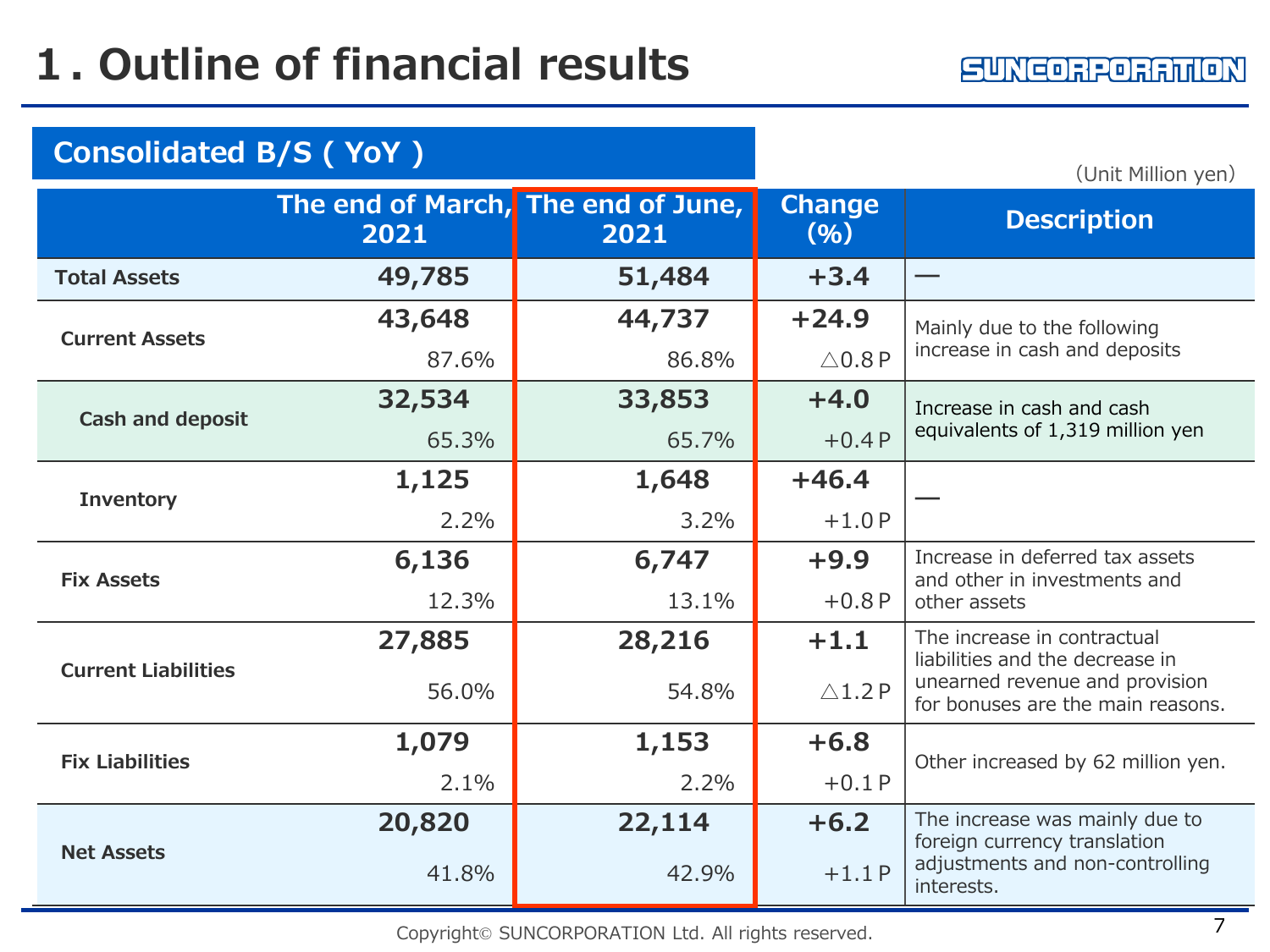### **2. Consolidated performance forecast**

|                | <b>Outline of Financial Results</b><br>Highlight<br>Outline (YoY) |  |
|----------------|-------------------------------------------------------------------|--|
| $\overline{2}$ | <b>Consolidated performance</b><br>forecast                       |  |
| 3              | <b>Measures of Suncorp group</b>                                  |  |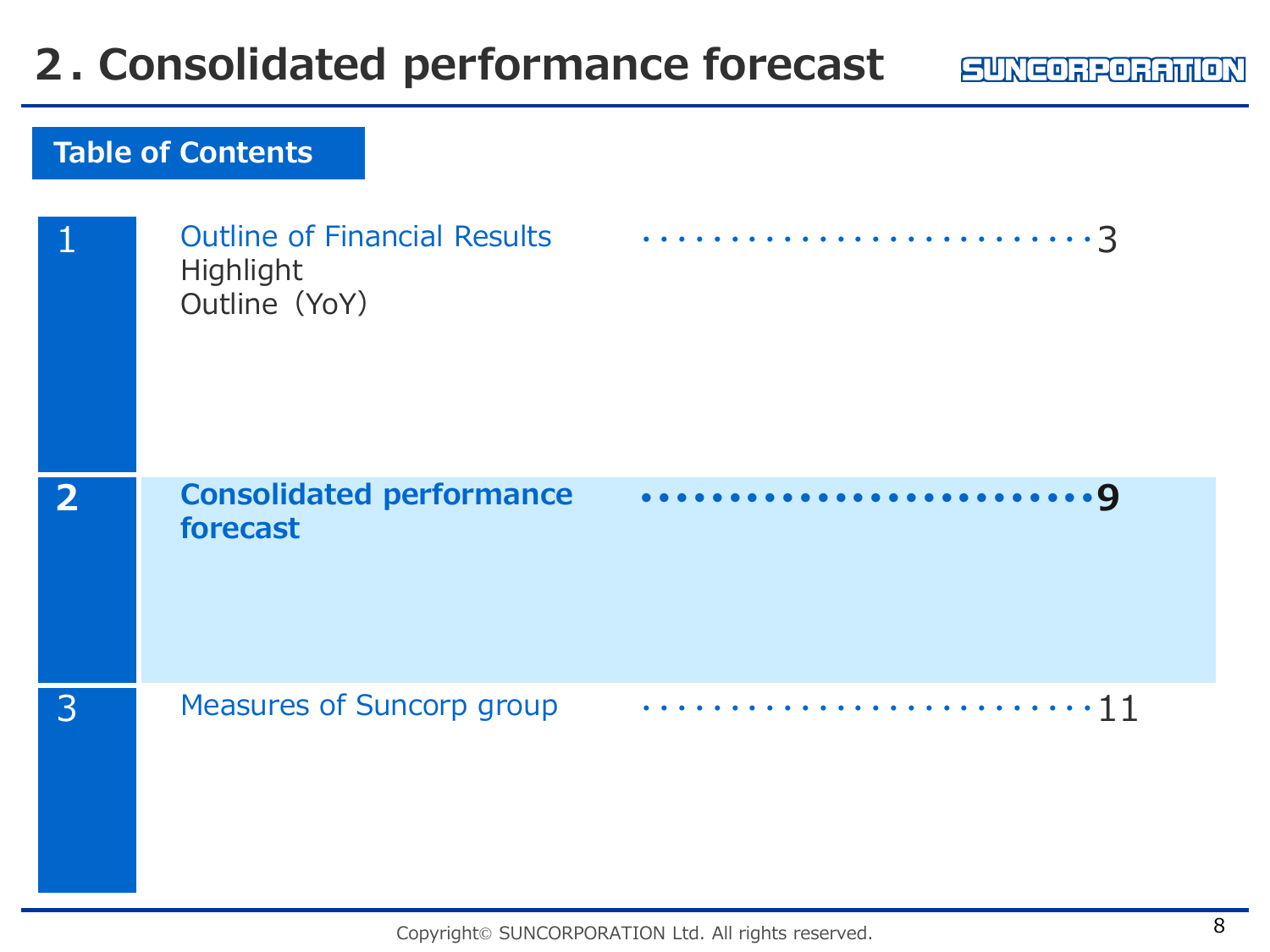### **2. Consolidated performance forecast**

**Consolidated performance forecast for FY March 2022**

### **We have not decided the consolidated performance forecast for the fiscal year ending March 2022**

#### **Financial forecast**

**We have been unable to finalize our consolidated business forecast for the fiscal year ending March 31, 2022 because the procedures for listing of our consolidated subsidiary, Cellebrite DI Ltd. on the NASDAQ Capital Market in the U.S. as a result of the merger between Cellebrite DI Ltd. and TWC Tech Holdings II Corp. Ltd., a special purpose acquisition company, has not been completed, and it is difficult to reasonably assess the impact of the COVID-19 pandemic on our business performance at this time. We will closely monitor the trends, and if there is a significant impact on our performance, we will examine the details and promptly make an announcement if timely disclosure is required.**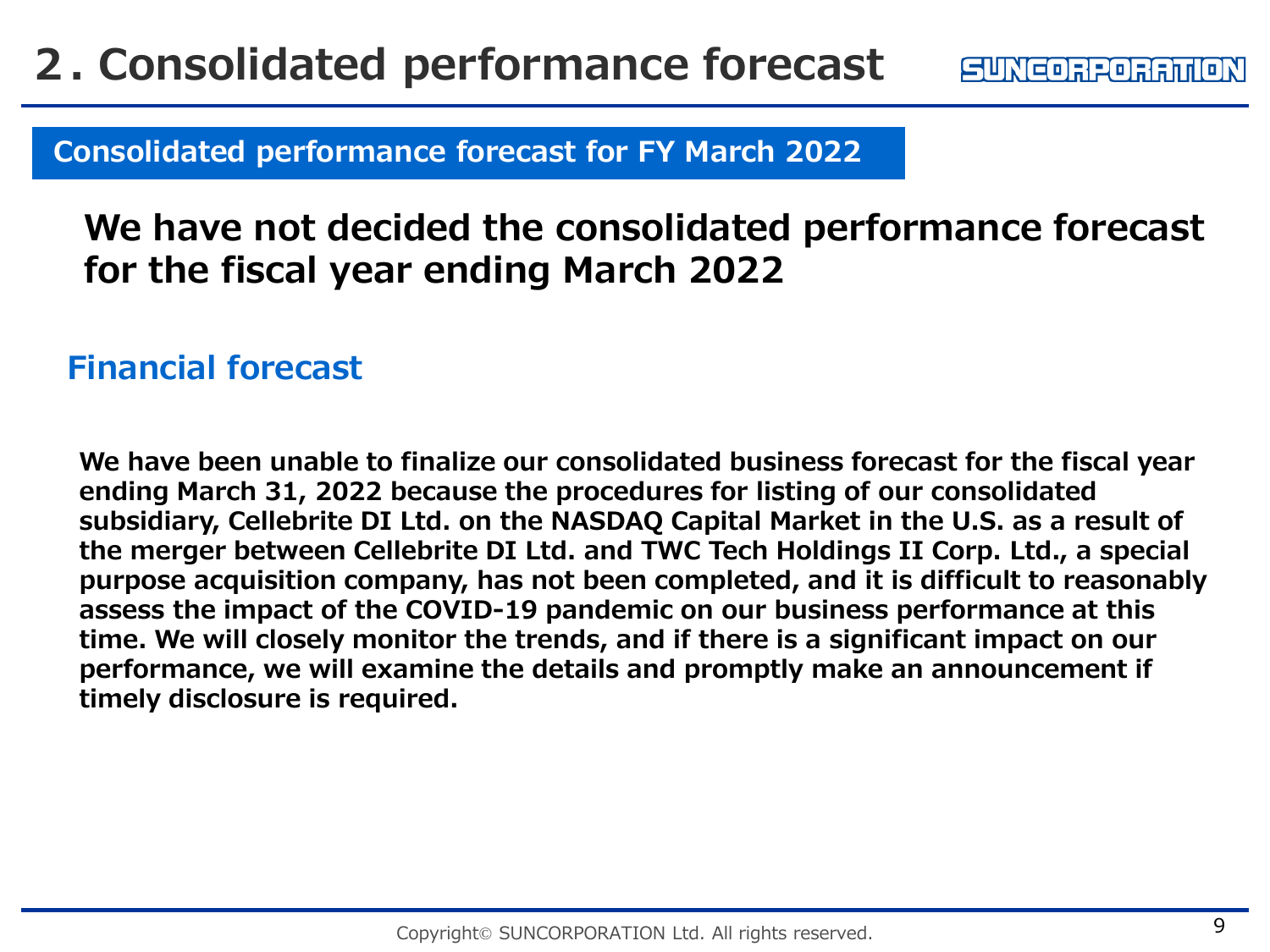#### **SUNCORPORATION**

| 1              | <b>Outline of Financial Results</b><br>Highlight<br>Outline (YoY) |  |
|----------------|-------------------------------------------------------------------|--|
| $\overline{2}$ | Consolidated performance<br>forecast                              |  |
| 3              | <b>Measures of Suncorp group</b>                                  |  |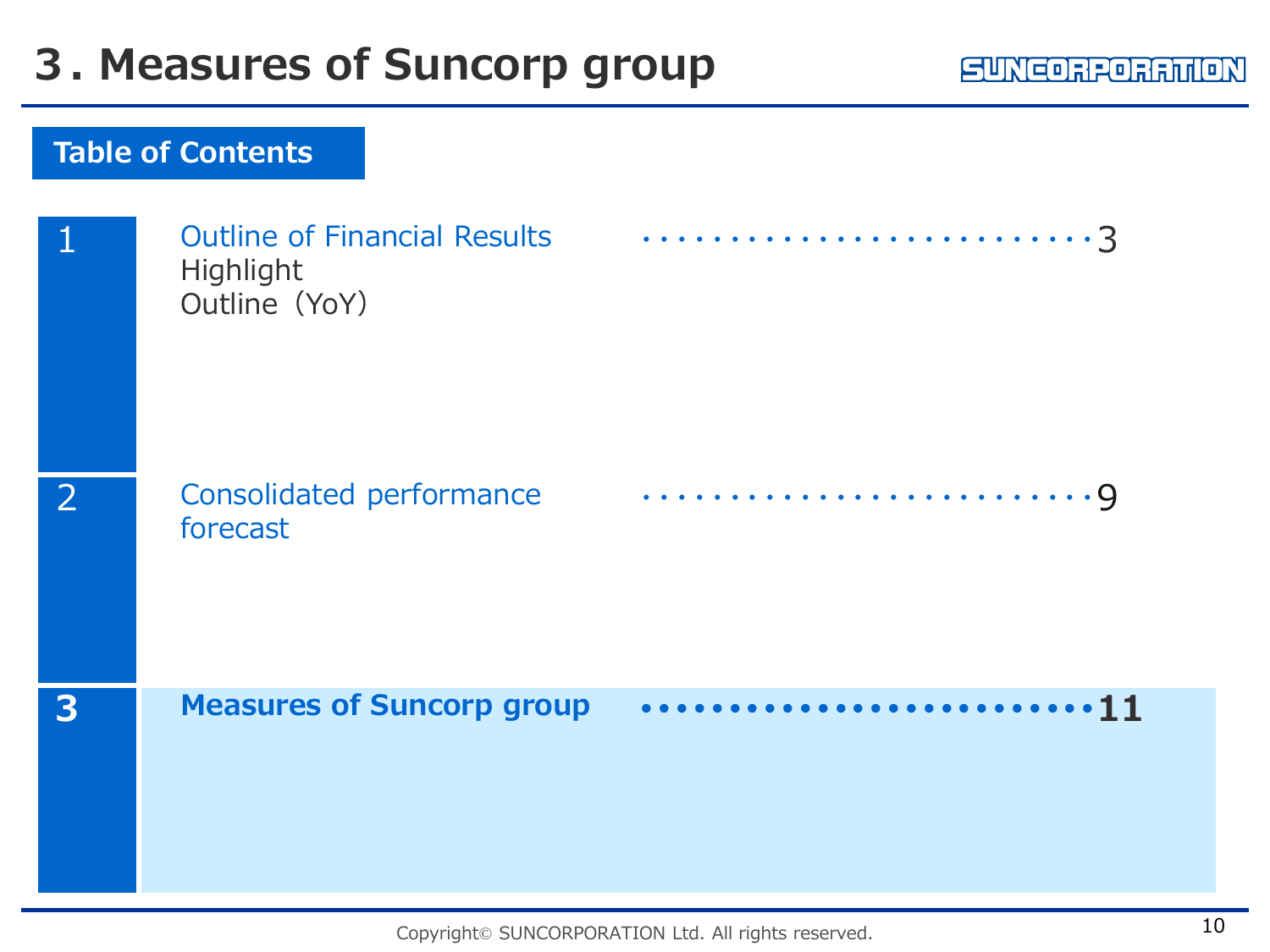#### **Results of FY March 2021 and Measures of FY March 2022**

#### **Converted to profitability as a result of business selection and concentration**

|                                               | <b>Results</b>                                                                                                                                                                  | <b>Measures</b>                                                                                                                                                                                                            |
|-----------------------------------------------|---------------------------------------------------------------------------------------------------------------------------------------------------------------------------------|----------------------------------------------------------------------------------------------------------------------------------------------------------------------------------------------------------------------------|
| <b>Mobile data</b><br><b>solutions</b>        | $\checkmark$ Acquirement of Blackbag<br>← Business Growth in APAC, EMEA                                                                                                         | $\checkmark$ Consideration of M&A toward realizing Leading company in<br>Digital intelligence market<br>✔ Post Merger Integration to BlackBag<br>$\checkmark$ Response to the impact from Covid-19                         |
| <b>Entertainment</b><br>-related              | $\checkmark$ Increased efficiency and reduced<br>costs<br>$\checkmark$ Reduce of goods and product<br>$\checkmark$ Transfer of the hall systems business                        | $\checkmark$ Improvement of Development process<br>$\checkmark$ Reducing costs and promoting a highly profitable structure<br>$\checkmark$ Increase market share                                                           |
| <b>New IT</b><br><b>M2M</b><br><b>AceReal</b> | $\checkmark$ Reinforce marketing activities of<br>"okudake sensor" for Haccp.<br>← Conversion of SunDMS into a paid<br>service<br>$\checkmark$ Review of AR business activities | [M2M] Development Major New Router<br>$\checkmark$<br>[M2M] Focus on customised development for specific<br>applications<br>[M2M] Cloud services for a fee<br>[AR] Expansion of industries and services for remote support |
| <b>Corporate</b>                              | $\checkmark$ Implementation of business<br>restructuring<br>$\checkmark$ Raising capital<br>$\checkmark$ Merger of Cellebrite with TWC in<br>preparation for Nasdaq listing     | $\checkmark$ Consideration toward Launch new security business<br>✓ Consideration of M&A opportunities for new businesses<br>$\checkmark$ Ongoing review of business structure innovation.                                 |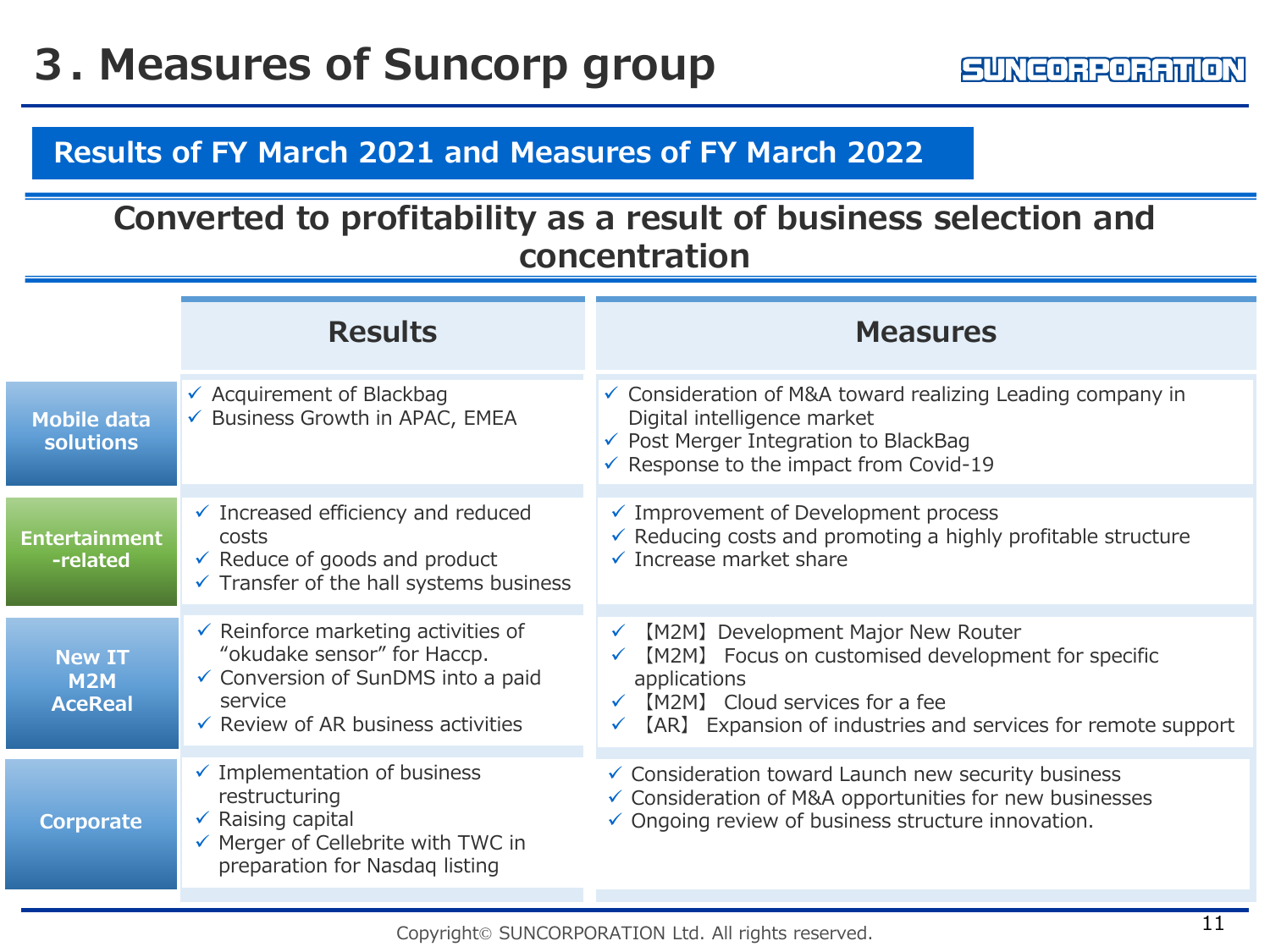#### **Rebuild our business portfolio**

#### **Promoting selection and concentration Building a business structure in a new business environment**

#### **Purpose**

- $\checkmark$  The selection and concentration of business
- $\checkmark$  Improvement of Financial condition
- Response in new business environment(Covid-19 etc.)

#### **Policy**

- $\checkmark$  Maintain profitability of Major businesses(Mobile data, Entertainment related)
- $\checkmark$  Focus to investments of M2M business
- $\checkmark$  Review of business profitability (AR, Game contents)

#### **Execution**

 $\checkmark$  In preparation for the listing of the Company's consolidated subsidiary Cellebrite Dl Ltd. on the NASDAQ stock exchange in the United States through its merger with TWC (De-SPAC), the Company filed a Form-F-4 under the US Securities Act with the US Securities and Exchange Commission, which became effective on 6 August 2021 (US Eastern Time).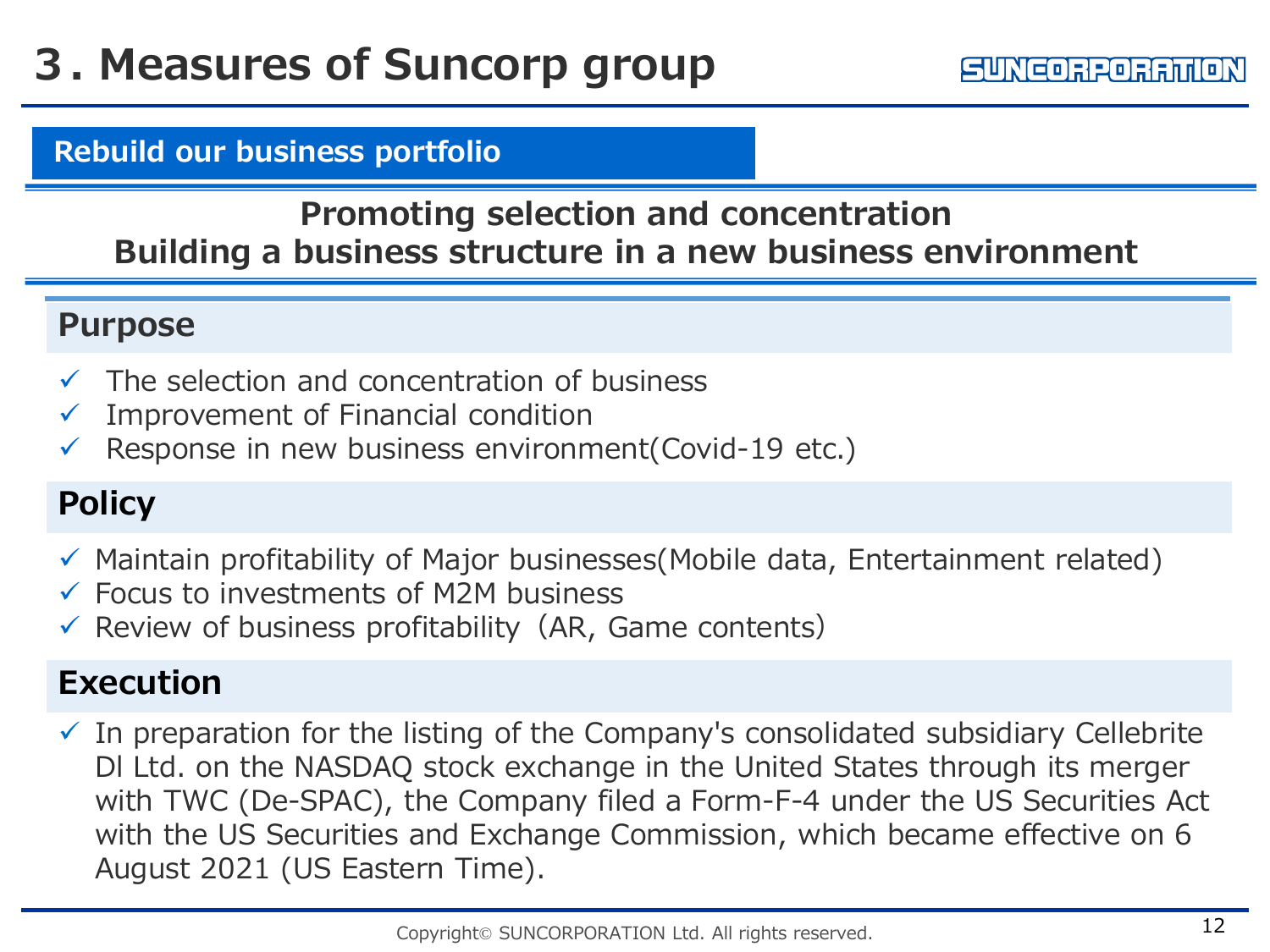#### **Mobile data solutions business**

### **Make a difference with digital intelligence**



**The impact of Covid-19 has led to a re-evaluation of security risks as the workforce becomes more remote**

**Making a difference by providing seamless digital intelligence solutions**

**Launching the Connect Global Virtual Summit to create a forum for digital investigation leaders, eDiscovery professionals and the DFIR community to create a safer world**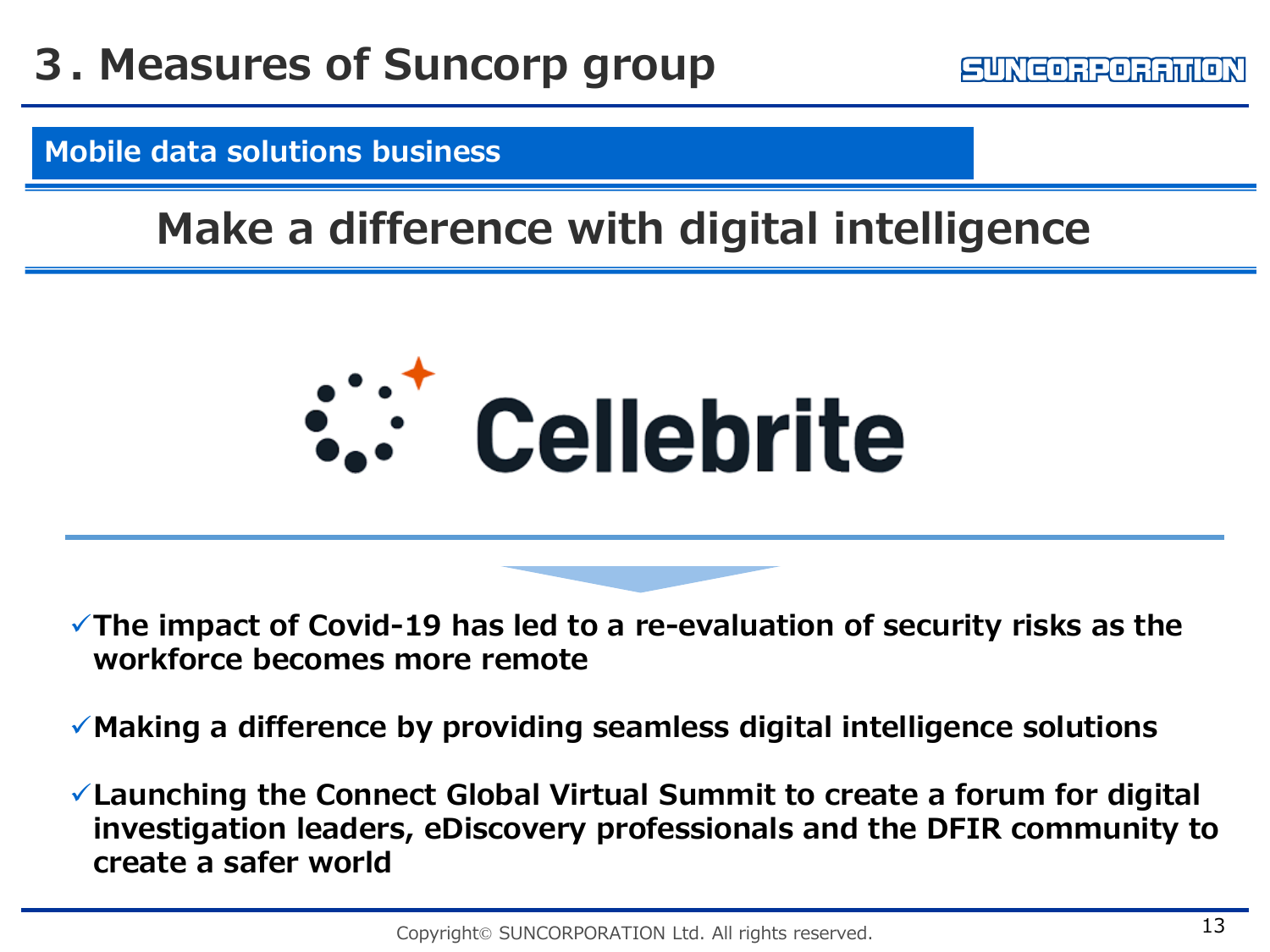#### **M2M business**

#### **Making safety and security "easy" with IoT/M2M**

**Providing added value of "remote monitoring and control" to customers who need to improve their business, efficiency and innovation through IoT/M2M.**



#### **Differentiation of Routers and Gateways**

Strengthening the functions of "SunDMS" to expand the stock business

#### **Migration to LTE (4G) for beverage vending machines**

Many of the approximately 2.3 million beverage vending machines in Japan still use 3G connections for inventory control, so we have started to gradually introduce 4G.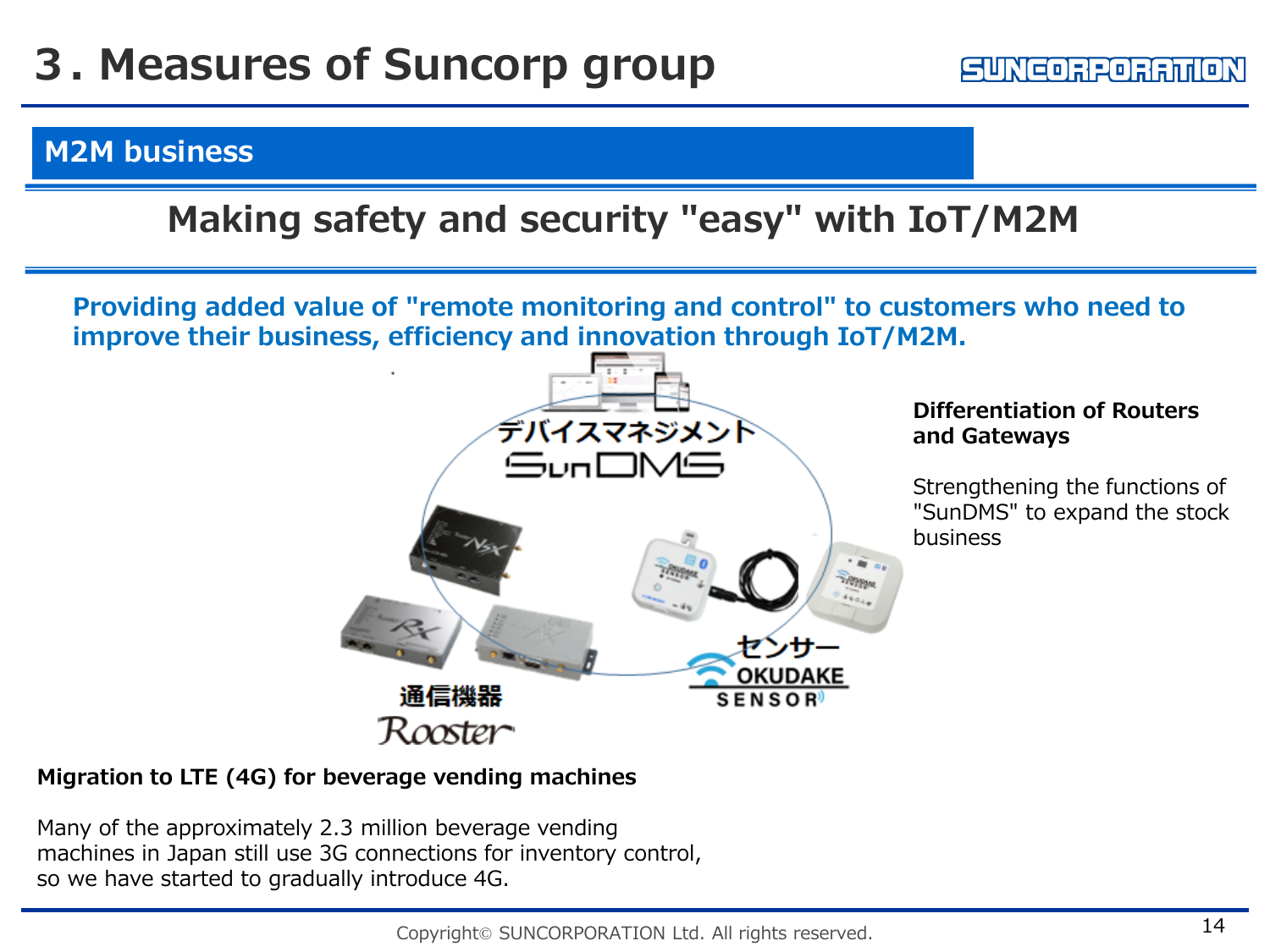#### SUNCORPORATION

#### **XR Business (AR and VR)**

#### **Sales promotion of remote work support solutions Launch of AceReal Assist in February 2021**





#### **AceReal Asssit Features**

- Support for multiple smart glasses
- Adjusts to the best call quality according to the communication environment
- $\checkmark$  Web-based application

#### **Compatible smart glasses**



**AceReal One (by SunCorporation) HMT-1, HMT-1Z1 (by RealWear) Everysight Smartglasses (by Everysight)**





Copyright© SUNCORPORATION Ltd. All rights reserved.